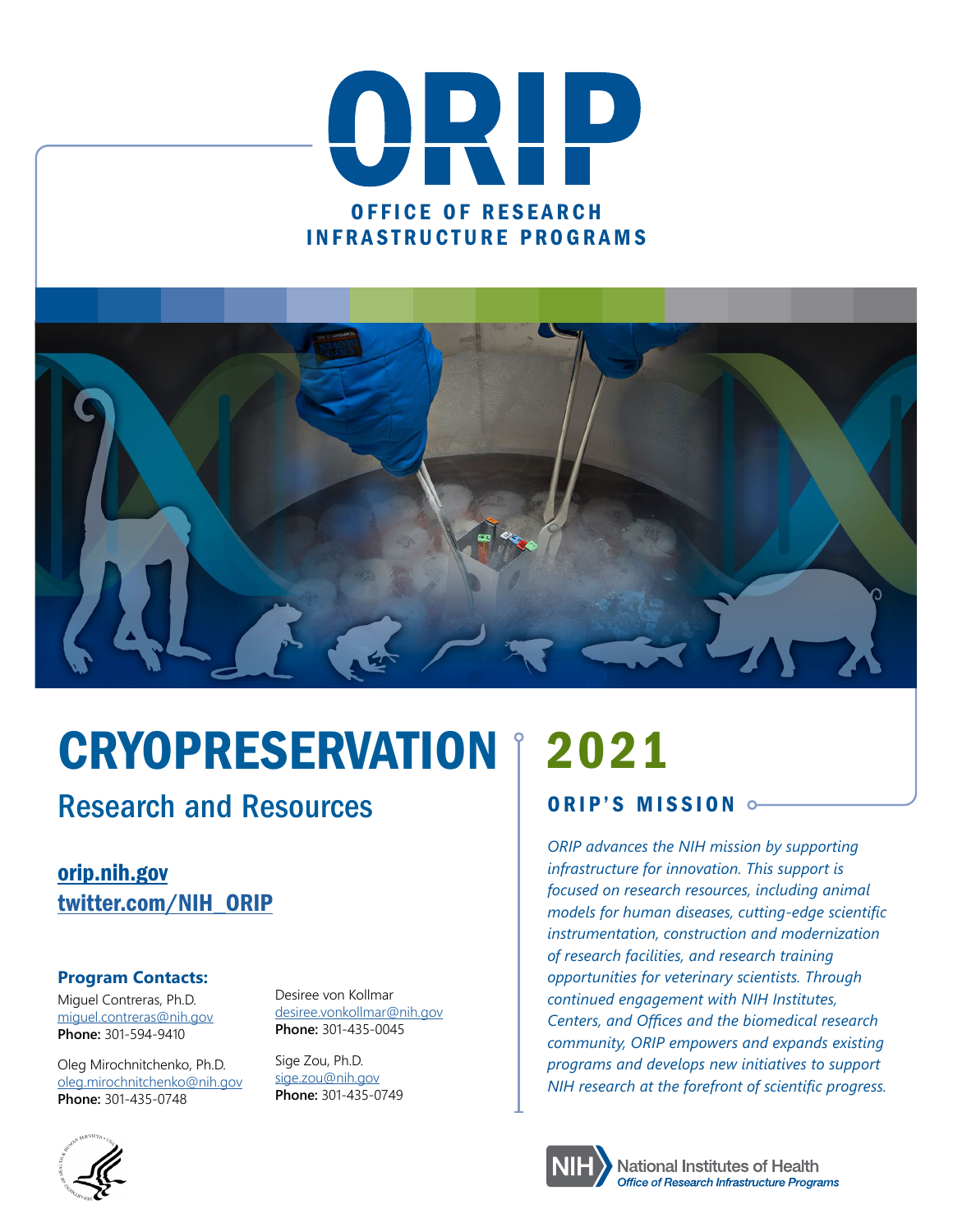# **OVERVIEW**

Animal models are essential to understanding diseases and maintaining health of humans through development of diagnostic approaches and therapeutic interventions. These disease models are being generated at an unprecedented rate due to rapidly evolving technological advancements, such as gene editing. This rapid increase in animal models, however, is creating challenges in how to maintain these critical resources in reliable and cost-effective ways. Longterm preservation of the genetic stock of such models is needed to ensure efficiency, rigor, reproducibility, and transparency in biomedical research.

One solution to these challenges is to use long-term germplasm preservation methods. ORIP supports preserving model organisms using established practices, including invertebrate, aquatic, mouse, rat, pig, and nonhuman primate (NHP) models. ORIP also supports research

projects on developing efficient germplasm preservation methods, including cryopreservation, for diverse animal models. These projects are improving existing methods to preserve embryos (including NHP embryos), eggs, or sperm for a variety of animal model species or are developing new preservation methods, such as for zebrafish or *Drosophila melanogaster* embryos. Development of effective germplasm preservation technologies will serve the



*Cryopreservation tank with vials. Photo courtesy of the U.S. Department of Agriculture.*

entire biomedical research community by preserving haploid (half) or diploid (full) genetic material and will further promote and conserve valuable animal models for human diseases.

## LONG-TERM PRESERVATION OR CRYOPRESERVATION PRACTICES IN ORIP-SUPPORTED CENTERS

Accidents, natural disasters, and other incidents—such as pathogen contamination—can impact ORIP-supported resource centers, resulting in loss of valuable genetic stocks. To address this concern, ORIP partnered with the U.S. Department of Agriculture to store backup collections of *Caenorhabditis elegans*, zebrafish, other aquatic models, and rodents at the National Laboratory for Genetic Resources Preservation (NLGRP) in Fort Collins, Colorado. The NLGRP is the world's largest agricultural gene bank, storing more than 1 million samples from more than 55,000 animals, including livestock and aquatic species used for food consumption. The NLGRP's storage vault, designed to resist earthquakes and floods, offers automated liquid nitrogen tanks for cryopreservation that are self-sufficient for up to 4 weeks.

#### **Long-Term Preservation of** *Caenorhabditis elegans* **Genetic Stock Collections**



*Two* C. elegans *worms. Images courtesy of Dr. Ann Rougvie, University of Minnesota.*

The *[Caenorhabditis](https://cgc.umn.edu/)* [Genetics Center \(CGC\)](https://cgc.umn.edu/) supported by ORIP currently maintains more than 22,000 high-quality *C. elegans* genetic strains for distribution to the research community. The CGC routinely uses

well-established cryopreservation methods to effectively collect and store long term tens of thousands of *C. elegans* stocks. The CGC makes at least three frozen copies of every stock collected: two copies are cryopreserved onsite but in different buildings at the University of Minnesota, where the CGC is located, and a third copy is transferred to the NLGRP to protect the CGC collection against any local catastrophic

event. The latter approach requires safe and reliable longdistance shipment of stock and the maintenance of a separate database for efficient strain retrieval when needed.

#### **Long-Term Preservation of Aquatic Genetic Stock Collections**

The [Zebrafish International Resource Center \(ZIRC\)](https://zebrafish.org/home/guide.php) is the largest repository of living and cryopreserved zebrafish genetic stocks (more than 11,000 lines) in the United States. An area of special interest is zebrafish sperm cryopreservation, which has become essential for preserving large numbers of relevant lines for the biomedical research community. ZIRC is capable of storing only the haploid genetic material using this approach and lacks the technology to preserve embryos. The [Aquatic Germplasm](https://www.aquaticgermplasm.com/) [and Genetic Resources Center \(AGGRC\) at Louisiana](https://www.aquaticgermplasm.com/) [State University](https://www.aquaticgermplasm.com/) is developing reliable cryopreservation methodologies to apply to the NIH-funded *Xenopus*, *Ambystoma*, and *Aplysia* stock centers for the establishment of their own germplasm repositories (repository development).

ORIP also supports development of new technologies, devices, and methods to improve cryopreservation of aquatic species germplasm/embryos. Technologies under development include the following:

- A system for tracking the precise location of biological samples in freezers or liquid nitrogen containers that includes special vials carrying radio-frequency identification technology and companion hardware and software.
- Construction of an ultrafast cooling device for vitrification (the process of rapid cooling of liquid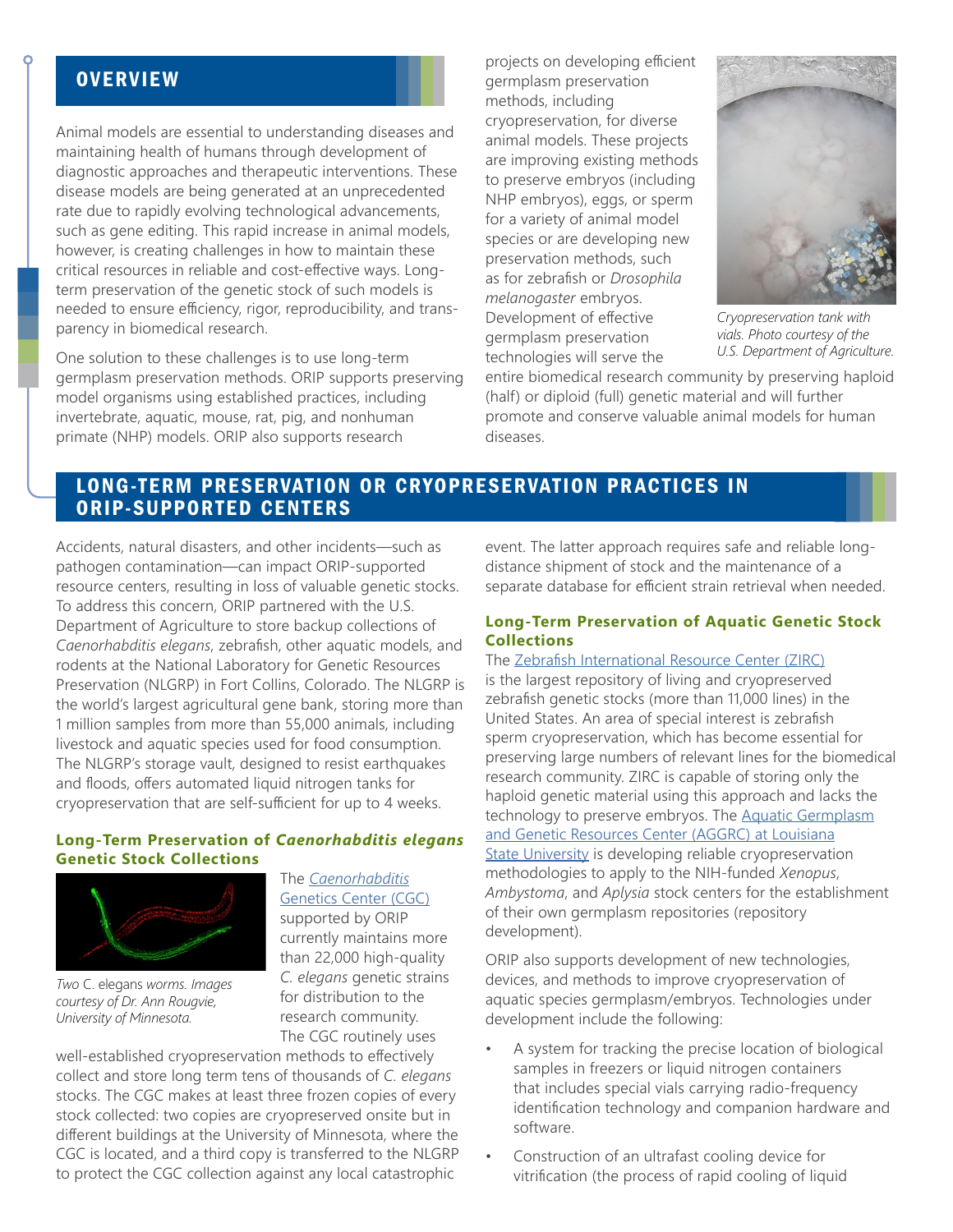medium in the absence of ice crystal formation, an alternative to slow freezing for the cryopreservation of biological material) of cells and tissues.

### **Long-Term Preservation of Mouse Genetic Stock Collections**

As one of the largest biorepositories and genome resources in the world, the [Mutant Mouse Resource and Research](https://www.mmrrc.org/about/members.php) [Centers \(MMRRC\)](https://www.mmrrc.org/about/members.php) creates, cryobanks, cryorecovers, and distributes scientifically valuable genetically modified mouse models to investigators. After extensive quality control assessments, mouse lines deposited by research scientists into the MMRRC system are cryopreserved in one or more formats, such as sperm, embryos, or embryonic stem (ES) cells. The MMRRC develops and applies a variety of highfidelity cryopreservation protocols (e.g., slow freezing, rapid freezing, vitrification) defined by multiple critical factors (e.g., cryoprotectant type and concentration, cell type and developmental stage, cooling rate, warming rate, cryocontainer type) to prevent cells and tissues from cryodamage caused by cold or osmotic shock (e.g., ice crystal formation, solution effect, oxidative stress) and ensure cryorecovery. The MMRRC also provides consultation on cryopreservation protocols, practices, and procedures to the research community, including emergency services.

#### **Long-Term Preservation of Rat Genetic Stock Collections**



*A rat blastocyst injection. Image courtesy of Dr. Elizabeth Bryda, University of Missouri.*

Gamete cryopreservation is the optimal method for archiving rat strains and stocks used in research. Cryobanking is highly recommended to preserve valuable rat models; protect against model loss due to environmental

disaster, human error, or the need to temporarily reduce animal colonies, as was experienced during the COVID-19 pandemic; and enable genetic refreshment of live colonies to protect against genetic drift. Methods that allow efficient embryo freezing are best for preserving rat models. It also is possible to cryopreserve rat spermatozoa, although current approaches are not reliable or routine and require further development. As one of the few rat repositories in the world, the [Rat Resource & Research Center \(RRRC\)](http://www.mu-rrrc.com/Services/) maintains a biobank of cryopreserved rat strains and stocks and has extensive expertise with cryopreservation methods and cryorecovery techniques, including intracytoplasmic sperm injection, that are needed to re-animate cryopreserved strains and stocks.

The goal of the [Hybrid Rat Diversity Panel \(HRDP\)](https://rgd.mcw.edu/wg/hrdp_panel/) is to establish a panel of 96 genetically and phenotypically diverse inbred rat strains as a resource for complex trait mapping and systems genetic approaches. The HRDP includes strain rederivation, whole-genome sequencing, phenotypic

characterization, tissue biobanking, and cryopreservation to ensure long-term stability and availability. After establishing living colonies for each HRDP strain, re-cryopreservation begins with embryo collection and storage to provide stock maintained at the Medical College of Wisconsin and the RRRC for archiving, distribution, and preparation for disaster recovery.



*Sperm and embryos from a biobank of cryopreserved rat strains. Images courtesy of Dr. Elizabeth Bryda, University of Missouri.*

### **Long-Term Preservation of Pig Genetic Stock Collections**

Pluripotent stem (PS) cell biobanking and cryopreservation are important for regenerative medicine, species preservation, and animal biotechnology. To date, however, lack of stable and bona fide PS cells from pigs and other mammalian species greatly hampers such efforts. [Investigators from The University of Texas Southwestern](https://www.utsouthwestern.edu/labs/wu-jun/) [Medical Center](https://www.utsouthwestern.edu/labs/wu-jun/) have successfully derived nine ES cell lines from pig blastocysts using a novel ES cell culture condition developed in the laboratory. These pig ES cells can be recovered efficiently after multiple freeze/thaw cycles and maintain genetic and epigenetic stability after long-term culture, thereby offering invaluable material for animal biotechnology.

#### **Long-Term Preservation of Nonhuman Primate Genetic Gametes and Embryos**

The Oregon National Primate Research Center (ONPRC) includes support for an Assisted Reproductively Technology (ART) Core, which encompasses macaque sperm and embryo cryopreservation. Sperm cryopreservation represents the gold standard for macaques but is cumbersome and time consuming. Hence, the ART Core is exploring and optimizing vitrification and post-thaw retrieval methods. Although female gamete (oocyte) preservation has not been established in NHPs, safeguarding of macaque ovarian cortex using vitrification followed by



*Sections of macaque ovarian cortical tissue before (Fresh) and after slow-freezing (Slow) and vitrification (Vit). Primordial and primary follicles are preserved after slow-freezing, but secondary follicles and stroma show cryodamage. All classes of follicles are preserved, and stromal damage is minimal after vitrification. Images courtesy of Dr. Mary Zelinski, ONPRC.*